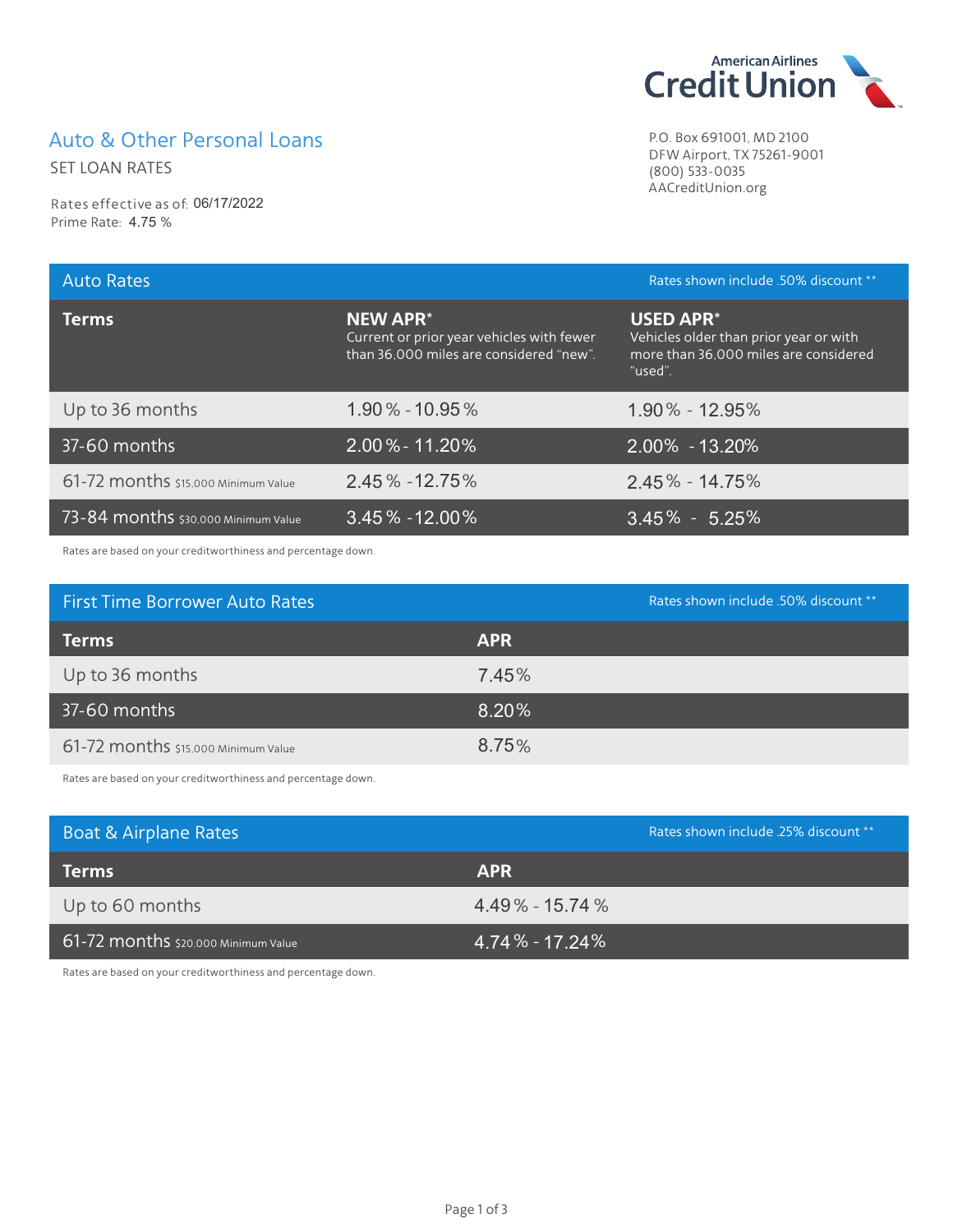| Recreational Vehicle Rates & Other Collateral Types                                                                                                    | Rates shown include .25% discount ** |
|--------------------------------------------------------------------------------------------------------------------------------------------------------|--------------------------------------|
| <b>Terms</b>                                                                                                                                           | APR*                                 |
| Up to 48 months                                                                                                                                        | 4.49% - 16.74%                       |
| $49 - 60$ months $u_{p}$ to 60 months if retail value is more than \$15,000                                                                            | 4.49% - 16.74%                       |
| Loan types include Motorcycles, Water Sports, ATVs, Motor Scooters and Lawn Tractors.<br>Rates are based on your creditworthiness and percentage down. |                                      |
| <b>Personal &amp; Consolidation Loan Rates</b>                                                                                                         |                                      |
| <b>Terms</b>                                                                                                                                           | APR <sup>*</sup>                     |
| Up to 60 months                                                                                                                                        | $9.25\% - 17.75\%$                   |
| 61-72 months \$15,000 minimum loan amount for term more than 60 months                                                                                 | $10.00\%$ - 12.75%                   |

| Other Loan Types         |                               |                                                                  |
|--------------------------|-------------------------------|------------------------------------------------------------------|
| <b>Loan Type</b>         | <b>Term</b>                   | $APR^*$                                                          |
| <b>Fast Funds</b>        | 4 months                      | 18.00%<br>\$20.00 application fee applies.                       |
| <b>Share Certificate</b> | Remaining Term of Certificate | 1.50% above your share certificate rate<br>with 5.00% rate floor |

## VARIABLE LOAN RATES<sup>†</sup>

| <b>Variable Auto Rates</b>            |                                                                                                         | Rates shown include .25% discount **                                                                           |
|---------------------------------------|---------------------------------------------------------------------------------------------------------|----------------------------------------------------------------------------------------------------------------|
| <b>Terms</b>                          | <b>NEW APR*</b><br>Current or prior year vehicles with fewer<br>than 36,000 miles are considered "new". | <b>USED APR*</b><br>Vehicles older than prior year or with<br>more than 36,000 miles are considered<br>"used". |
| Up to 60 months                       | 4.50% - 14.50%                                                                                          | 4.74% - 14.74%                                                                                                 |
| 61-72 months \$15,000 Minimum Value   | 4.99% - 13.49%                                                                                          | 5.24% - 13.74%                                                                                                 |
| 73-84 months \$30,000 Minimum Value   | $5.24\% - 13.99\%$                                                                                      | $5.49\% - 14.24\%$                                                                                             |
| 85-108 months \$40,000 Minimum Value  | 5.74% - 13.99%                                                                                          | 5.99% - 14.24%                                                                                                 |
| 109-132 months \$50,000 Minimum Value | $6.24\% - 14.49\%$                                                                                      | $6.49\% - 14.74\%$                                                                                             |
| 133-144 months \$75,000 Minimum Value | $6.74\% - 14.99\%$                                                                                      | $6.99\% - 15.24\%$                                                                                             |

Rates are based on your creditworthiness and percentage down.

| Variable Boat & Airplane Rates                  |                    | Rates shown include .25% discount ** |
|-------------------------------------------------|--------------------|--------------------------------------|
| <b>Terms</b>                                    | APR <sup>*</sup>   |                                      |
| Up to 60 months                                 | $6.00\% - 12.99\%$ |                                      |
| 61-72 months \$20,000 Minimum Value for Used    | $8.24\% - 16.49\%$ |                                      |
| 73-84 months \$20,000 Minimum Value             | $8.24\% - 16.49\%$ |                                      |
| 85-144 months \$40,000 - \$75,000 Minimum Value | $8.24\% - 16.49\%$ |                                      |